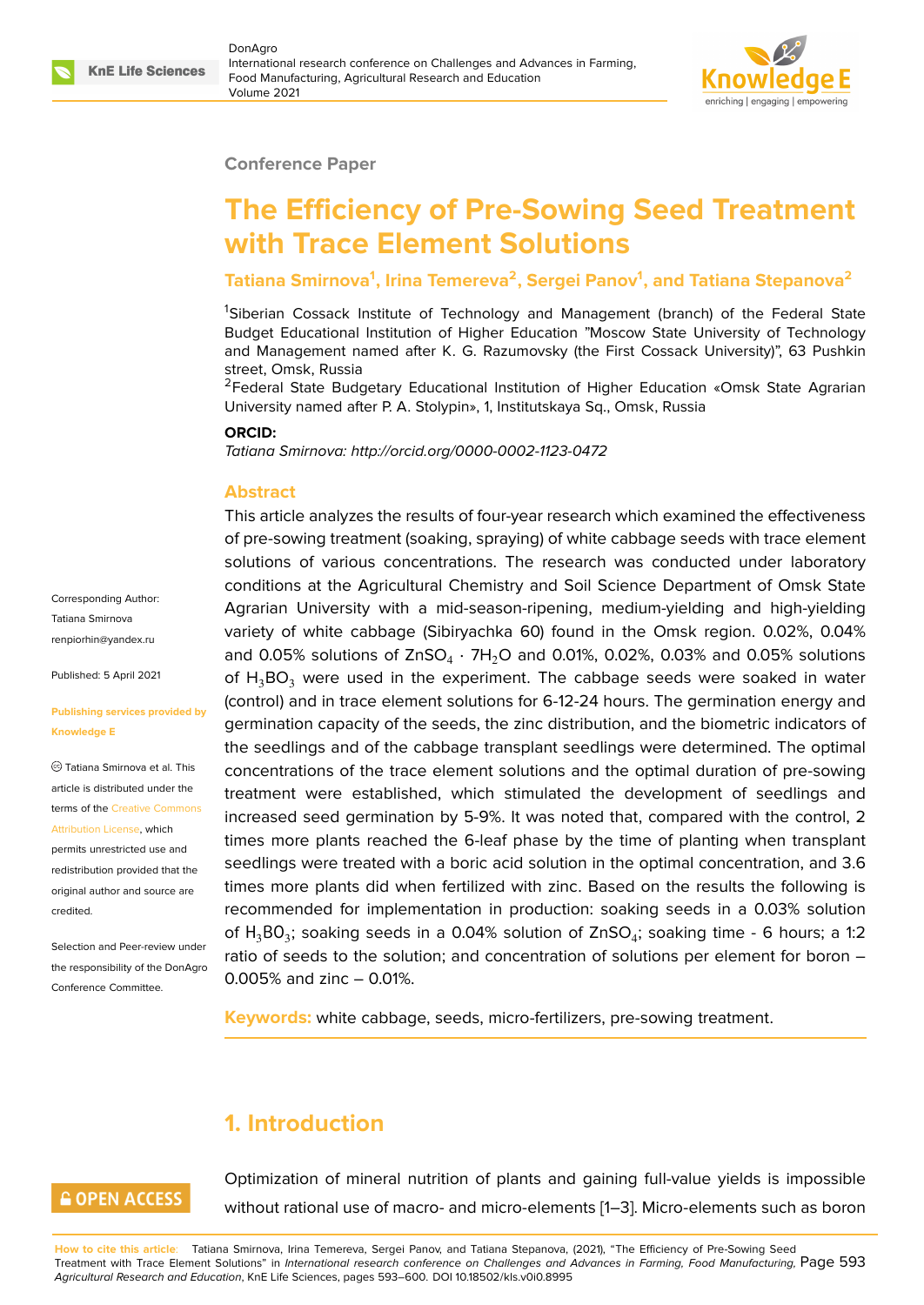and zinc play an important role in the life cycle of plants. The correct course of many biochemical processes in plant organisms and, as a result, the formation of high and high-quality yields is impossible without them. The role of trace elements in the processes of fertilization and fruit formation is very important. The generative function of plants cannot be successfully implemented in the absence of boron and zinc in the nutrient medium: the course of physiological processes, the composition of plasma in seed cells, and the entering intensity of water and chemical elements change [4, 5].

Currently, there is a decrease in the varietal and sowing qualities of white cabbage seeds [6, 7], which excludes the possibility of gaining high-quality agricultural products. The labor intensity of vegetable seeds cultivation, their low and unstable pro[du](#page-6-0)[ctiv](#page-6-1)ity, and as a result, a great need for raw materials and a continuing shortage of high-quality seeds [sh](#page-6-2)[ou](#page-6-3)ld be noted [8]. In this regard, measures aimed at increasing the yield of white cabbage and the quality indicators of its seedlings are relevant to eliminate the indicated problems. As a result, in the complex of measures aimed at improving the efficiency of white cabbage prod[uc](#page-7-0)tion, an important role should be assigned to agrotechnical measures for the use of boron and zinc-containing fertilizers.

One of the ways to use micro-nutrient fertilizers is the pre-sowing treatment of seeds by powdering, spraying, and soaking, which provides plants with the opportunity to obtain these elements at the very beginning of growth [9–11]. However, at present, there is a problem of increasing the seed quality due to their pre-sowing treatment, associated with the need to justify the choice of trace elements, their optimal doses and duration of treatment [12–14].

### **2. Methods and E[qu](#page-7-1)[ip](#page-7-2)ment**

The four-years research was conducted under laboratory conditions at the Agricultural Chemistry and Soil Science Department of Omsk State Agrarian University. For processing (soaking in solutions of trace elements, spraying), seeds obtained in field experiments without the use of fertilizers were used. In each variant, 100 pieces of seeds were processed in four-fold repetition, using glass dishes. Duration of seed soaking - 6-12-24 hours, solution concentrations: ZnSO $_4$  · 7H $_2$ O – 0.02, 0.04, 0.05%; H $_3$ BO $_3$  – 0.01, 0.02, 0.03, 0.05%. For seed spraying, a 0.05% solution of  $H_3BO_3$  was used at a consumption of 2 liters per centner. When processing seeds, the ratio of their weight to the solution was 1:2. Bidistilled water was used for the preparation of ZnSO $_4$   $\cdot$  7H $_2$ O (c.p.) and  ${\sf H_3BO_3}$ (c.p.) solutions and seed treatment at the control. The germination energy and germination rate were determined according to GOST 12038-84, the length of the root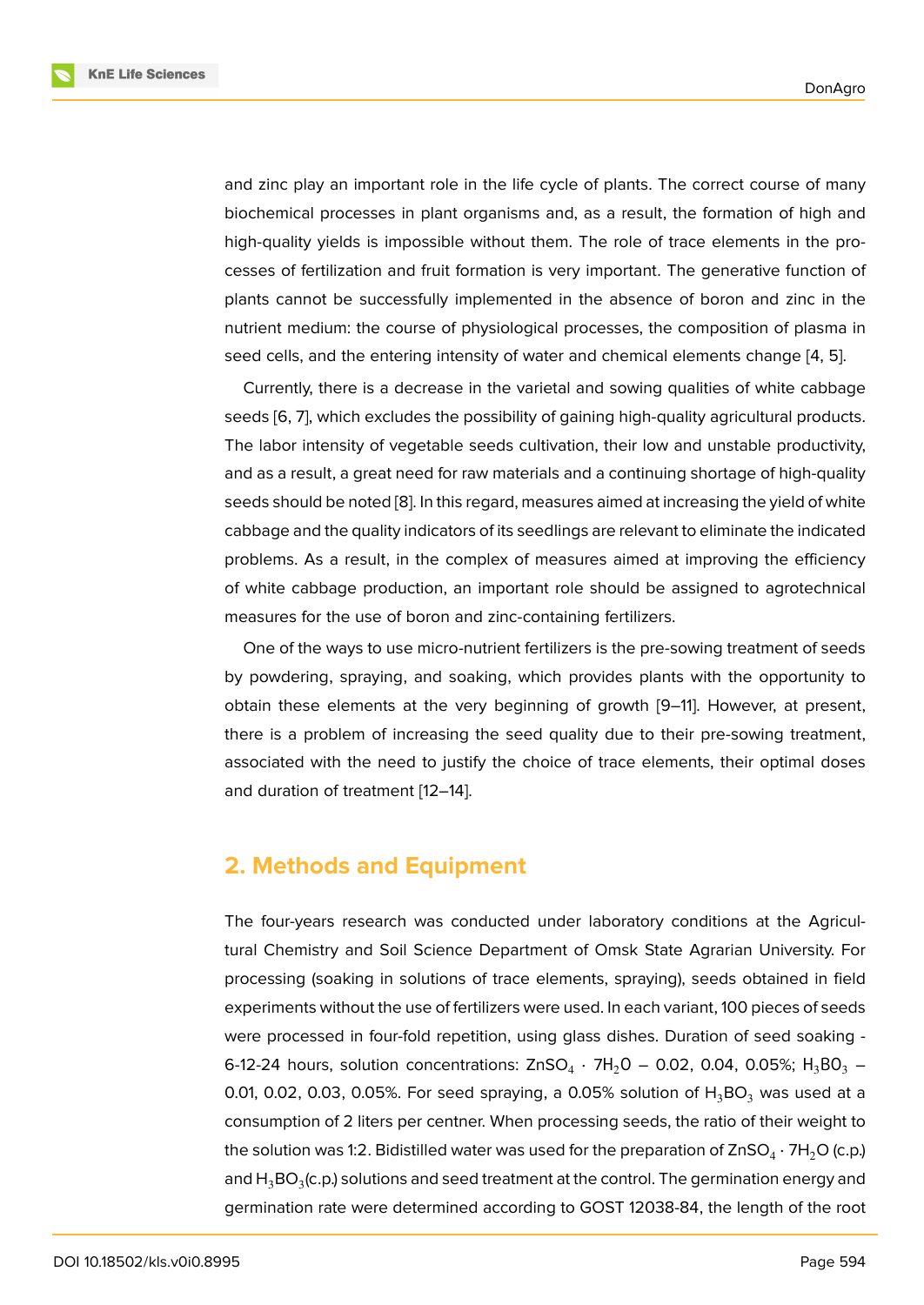and sprout of seedlings - according to the method of P. Wellington. The determination of zinc in seed husks and seedlings was carried out by atomic and absorption method in the Institute of Soil Science and Agrochemistry of Novosibirsk. Experimental data were processed by the dispersion method [15].

## **3. Results and Discussion**

Soaking cabbage seeds in 0.02% boric acid solution for 24 and 12 hours did not affect their sowing qualities (table 1).

| Variant                        | 24 hours              |             | 12 hours              |             |
|--------------------------------|-----------------------|-------------|-----------------------|-------------|
|                                | Germination<br>energy | Germination | Germination<br>energy | Germination |
|                                |                       | Soaking     |                       |             |
| H <sub>2</sub> O               | 87.0                  | 90.5        | 93.0                  | 96.0        |
| 0.02% solution<br>$H_3BO_3$    | 87.6                  | 93.0        | 92.4                  | 95.0        |
| 0.05% solution of<br>$H_3BO_3$ | 77.6                  | 85.0        | 72.0                  | 90.0        |
| HCP <sub>05</sub>              | 4.0                   | 4.2         | 4.4                   | 3.8         |
| Spraying                       |                       |             |                       |             |
| H <sub>2</sub> O               | 87.7                  | 93.3        |                       |             |
| 0.05% solution of<br>$H_3BO_3$ | 86.3                  | 89.6        |                       |             |
| $HCP_{05}$                     | 3.3                   | 3.9         |                       |             |

TABLE 1: Effect of phosphorus on the yield of potato tubers (t/ha)

The  ${\sf H_3BO_3}$  solution with a 0.05% concentration of had a negative effect. Soaking seeds in this solution led to a decrease in germination energy by 9.0%, and germination – by 5.5% in comparison with the seeds of the control variant. Spraying seeds with 0.05% boric acid solution did not affect their germination energy and germination rate. Thus, it is advisable to consider soaking as a more effective variant for pre-sowing seed treatment, under the condition of using the trace elements solutions of optimal concentrations.

When analyzing biometric indicators of sprouts of cabbage seeds, it was found that the use of 0.02%  ${\sf H_3BO_3}$  solution for soaking seeds during 12 hours leads to an increase in the root length of seedlings by an average of 1.0 cm (+31% to control), and the sprout length by 0.7 cm (+44% to control) (table 2).

Thus, the results of laboratory experiments indicate the need for a differentiated approach to the use of  ${\sf H_3BO_3}$  solutions for pre-sowing treatment of cabbage seeds.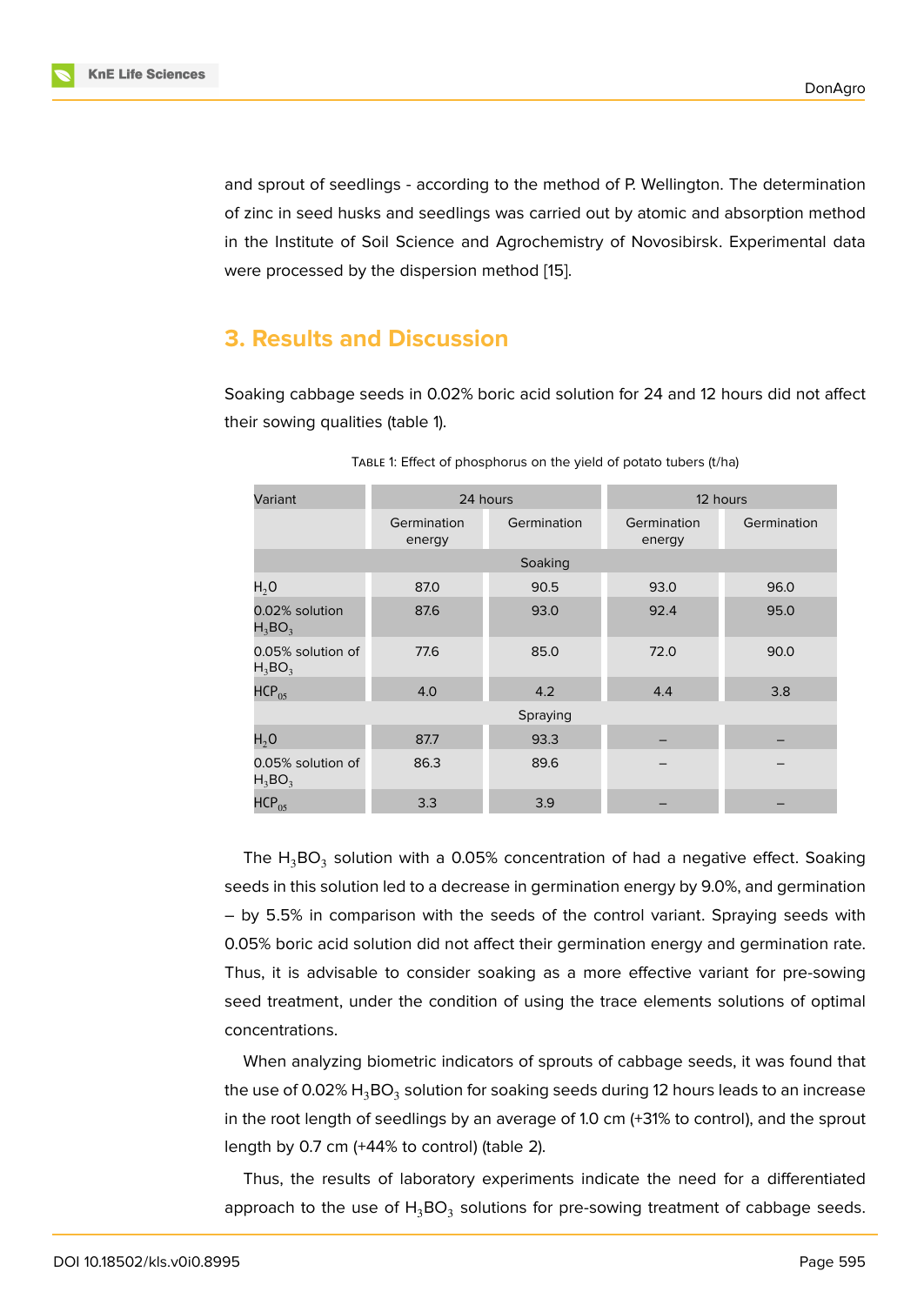| Variant                     | Length, cm |      |  |
|-----------------------------|------------|------|--|
|                             | sprout     | root |  |
| $H_2O$                      | 1.6        | 3.2  |  |
| 0.02% solution $H_3BO_3$    | 2.3        | 4.2  |  |
| 0.05% solution of $H_3BO_3$ | 1.5        | 3.5  |  |
| $HCP_{05}$                  | 0.2        | 0.2  |  |

TABLE 2: Effect of soaking (12 h) on cabbage seed germination

On this basis, the studies also evaluated the effect on the germination energy and germination of 0.01–0.05% boric acid solutions when soaking cabbage seeds in them for 6 hours. A statistically confirmed positive result, consisting in an increase in seed germination rates, was observed when using 0.02, 0.03 and 0.05% boric acid solutions (table 3).

TABLE 3: germination and germination energy of cabbage seeds when soaked in  ${\sf H_3BO_3}$  solutions for 6 hours, %

| Variant                     | Germination energy | Germination |
|-----------------------------|--------------------|-------------|
| H <sub>2</sub> O            | 45.0               | 62.2        |
| 0.01% solution of $H_3BO_3$ | 43.3               | 60.0        |
| 0.02% solution $H_3BO_3$    | 51.7               | 68.3        |
| 0.03% solution of $H_3BO_3$ | 48.9               | 71.1        |
| 0.05% solution of $H_3BO_3$ | 52.8               | 66.7        |
| $HCP_{05}$                  | 3.1                | 4.4         |

The positive result from the application of 0.02–0.05%  $H_3BO_3$  was noticeable already at the stage of determining the energy of seed germination (+4-8% to control) and remained until the determination of germination (+5-9% to control). Maximum seed germination was observed when 0.03% boric acid solution was used. Data on presowing treatment of seeds for 12 hours with 0.02, 0.04 and 0.05% ZnSO $_4$  solutions are presented in table 4.

| Variant                                | Germination<br>energy | Germination | Length, cm |      |
|----------------------------------------|-----------------------|-------------|------------|------|
|                                        | %                     |             | sprout     | root |
| H <sub>2</sub> O                       | 93.0                  | 96.0        | 1.6        | 3.2  |
| 0.02% solution of<br>ZnSO <sub>4</sub> | 76.0                  | 93.0        | 1.8        | 0.6  |
| 0.04% solution of<br>ZnSO <sub>4</sub> | 72.0                  | 92.0        | 1.8        | 0.6  |
| 0.05% solution of<br>ZnSO <sub>4</sub> | 72.0                  | 92.0        | 2.2        | 0.6  |
| $HCP_{05}$                             | 4.4                   | 3.8         | 0.2        | 0.2  |

TABLE 4: Effect of soaking on germination and germination energy of cabbage seeds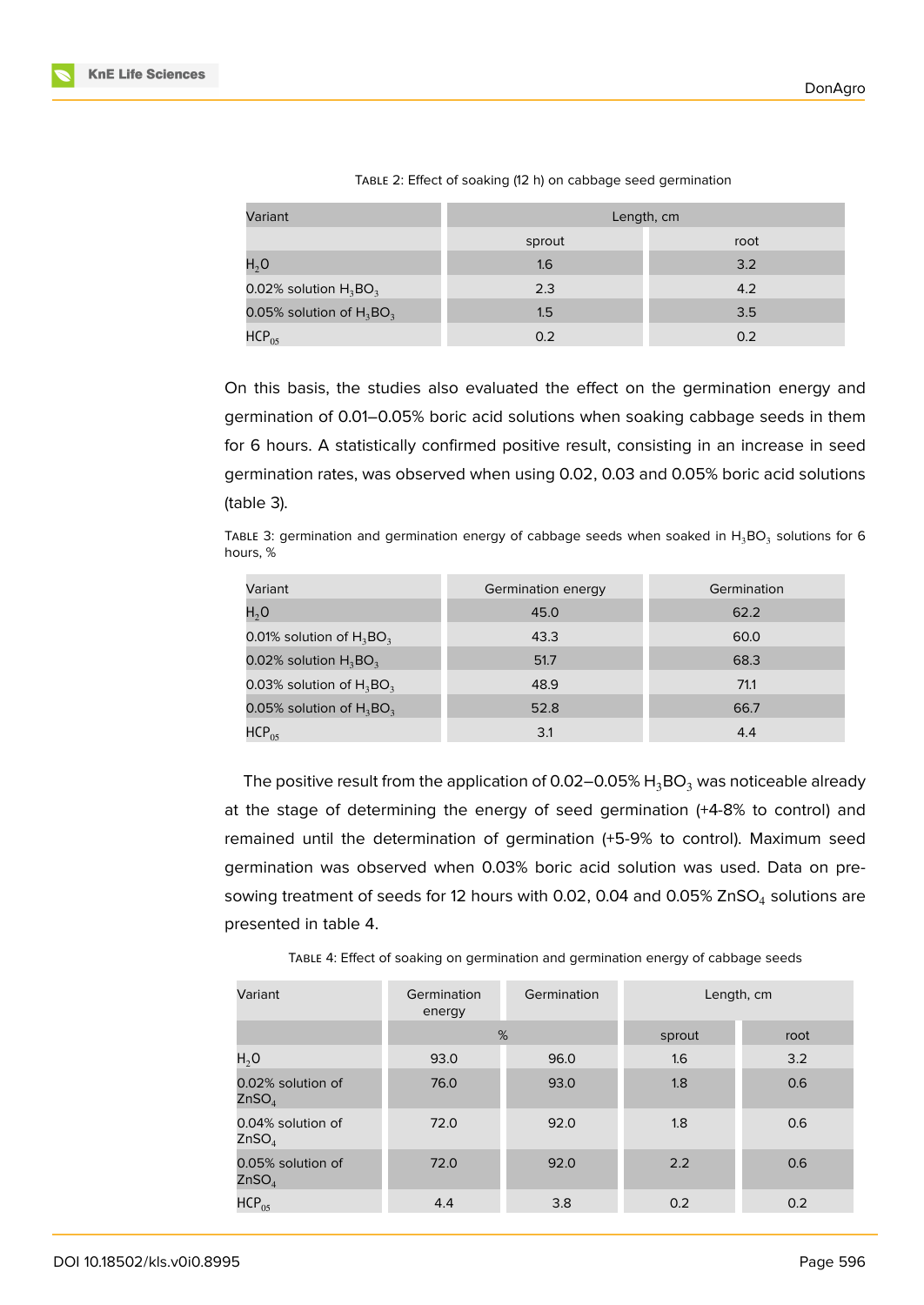**KnE Life Sciences** 



According to the results of the experiment, the use of  $\text{ZnSO}_4$  solutions of all the studied concentrations has a strong inhibitory effect on the development of the seed corcule in the initial period, which is expressed in a 17-21% decrease in seed germination energy compared to the seeds of the control variant. At the moment of determining seed germination, the negative impact of zinc-containing solutions was manifested in a significant reduction in the size of the seedlings root. The accumulation of zinc in seed husks and certain parts of seedlings at the highest concentration of the trace element solution used is of special interest (table 5).

TABLE 5: Effect of soaking on the zinc content in seed husks and seedlings, mg/kg of dry matter

| Variant                                | Root | Embryonic stem | Leaves | Seed husks |
|----------------------------------------|------|----------------|--------|------------|
| H <sub>2</sub> O                       | 9.2  | 15.6           | 4.2    | 3.7        |
| 0.05% solution of<br>ZnSO <sub>4</sub> | 30.4 | 34.8           | 12.7   | 10.5       |

When the time of interaction of seeds with  $\mathsf{ZnSO}_4$  solutions is reduced to 6 hours, the toxicity of the trace element is not observed. In this case,  $\mathsf{ZnSO}_4$  solutions with a concentration of 0.04–0.05% stimulate the development of seedlings, increasing seed germination by 5-7% from the initial one (table 6).

| Variant                   | Germination energy | Germination |
|---------------------------|--------------------|-------------|
| H <sub>2</sub> O          | 45.0               | 62.2        |
| 0.02% solution of $ZnSO4$ | 47.8               | 66.1        |
| 0.04% solution of $ZnSO4$ | 46.1               | 69.5        |
| 0.05% solution of $ZnSO4$ | 50.0               | 66.7        |
| $HCP_{05}$                | 3.1                | 4.4         |

Cabbage seeds obtained by soaking in 0.03%  $H_3BO_3$  solution and 0.04% ZnSO<sub>4</sub> solution for 6 hours, after air drying, were sown in the ground on the day of processing in order to obtain seedlings. Evaluation of the formed seedlings showed that plants from seeds enriched with trace elements in terms of analyzed indicators were superior to the plants from the control variant (table 7).

Under the influence of boron, the number of plants in the 6-leaf phase at the time of planting in the field exceeded the control indicator by 2, and under the influence of zinc – by 3.6 times. Active development of seedlings under the influence of trace elements should be considered as an indirect sign of an increase in the rate of biochemical reactions in plants. The number of plants from their total number with a weight of more than 10 g at the time of evaluating seedlings in variants with trace elements was 40-55% higher than the same indicator of the control variant (table 8).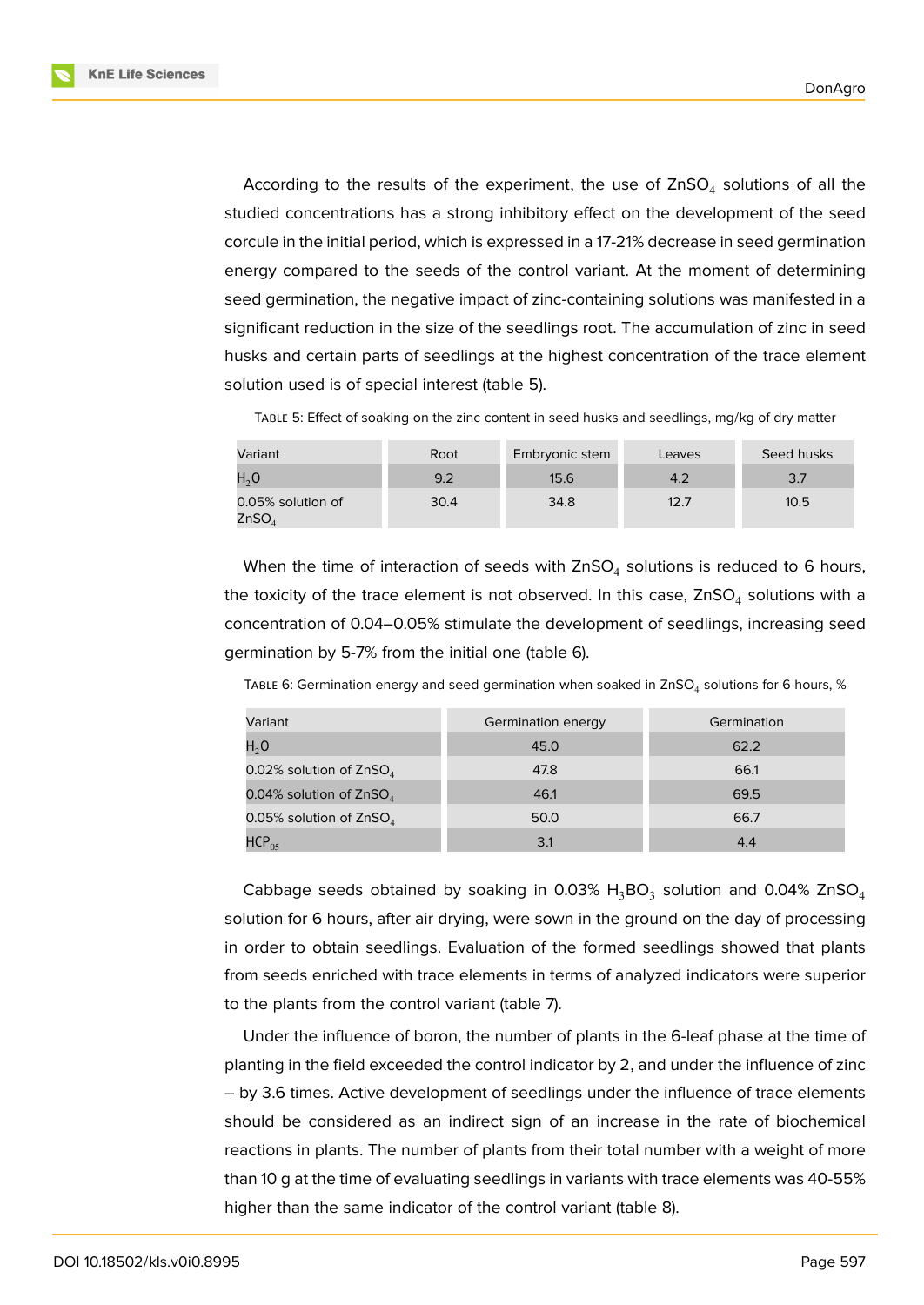

| Variant                                | Number of plants in % of the total number in the phase |        |        |
|----------------------------------------|--------------------------------------------------------|--------|--------|
|                                        | 4-leaf                                                 | 5-leaf | 6-leaf |
| H <sub>2</sub> O                       | 30                                                     | 55     | 15     |
| 0.04% solution of<br>ZnSO <sub>4</sub> | 5                                                      | 40     | 55     |
| 0.03% solution of<br>$H_3BO_2$         | 25                                                     | 45     | 30     |

TABLE 7: Effect of optimal concentrations of solutions for pre-sowing seed treatment on the growth of cabbage seedlings

TABLE 8: Effect of seed soaking on the formation of aboveground mass of cabbage seedlings

| Variant                     | Number of plants in % of the total number with a weight |                |  |
|-----------------------------|---------------------------------------------------------|----------------|--|
|                             | more than 10 q                                          | less than 10 q |  |
| $H_2O$                      | 25                                                      | 75             |  |
| 0.04% solution of ZnSO $_4$ | 80                                                      | 20             |  |
| 0.03% solution of $H_3BO_3$ | 65                                                      | 35             |  |

The positive effect of trace elements is also reflected in the results of the experiment presented in table 9.

| Variant                                | Weight | V, %  |      |
|----------------------------------------|--------|-------|------|
|                                        | g      | %     |      |
| $H_2O$                                 | 8.3    | 100.0 | 15.0 |
| 0.04% solution of<br>ZnSO <sub>4</sub> | 14.4   | 173.0 | 17.0 |
| 0.03% solution of<br>$H_3BO_3$         | 16.4   | 198.0 | 19.0 |
| $HCP_{05}$                             | 4.5    |       |      |

TABLE 9: Average weight of the aboveground part of one cabbage seedling plant

Cabbage seedlings from seeds that underwent pre-sowing treatment were more stocky, strong, with a thick stem (4–5 mm) and a well-developed leaf surface. The aboveground weight of seedlings from seeds treated with solutions of zinc sulfate and boric acid is 1.7–2 times more than the weight of plants that was not treated with trace elements. The variation (V, %) of indicators was 15-19%.

# **4. Conclusion**

Optimal concentrations of solutions of boron - and zinc-containing fertilizers that have a positive effect on the germination energy, germination of cabbage seeds, and biometric indicators of seedlings and transplant seedlings were established.

Based on the research results, we consider it possible to recommend it for production: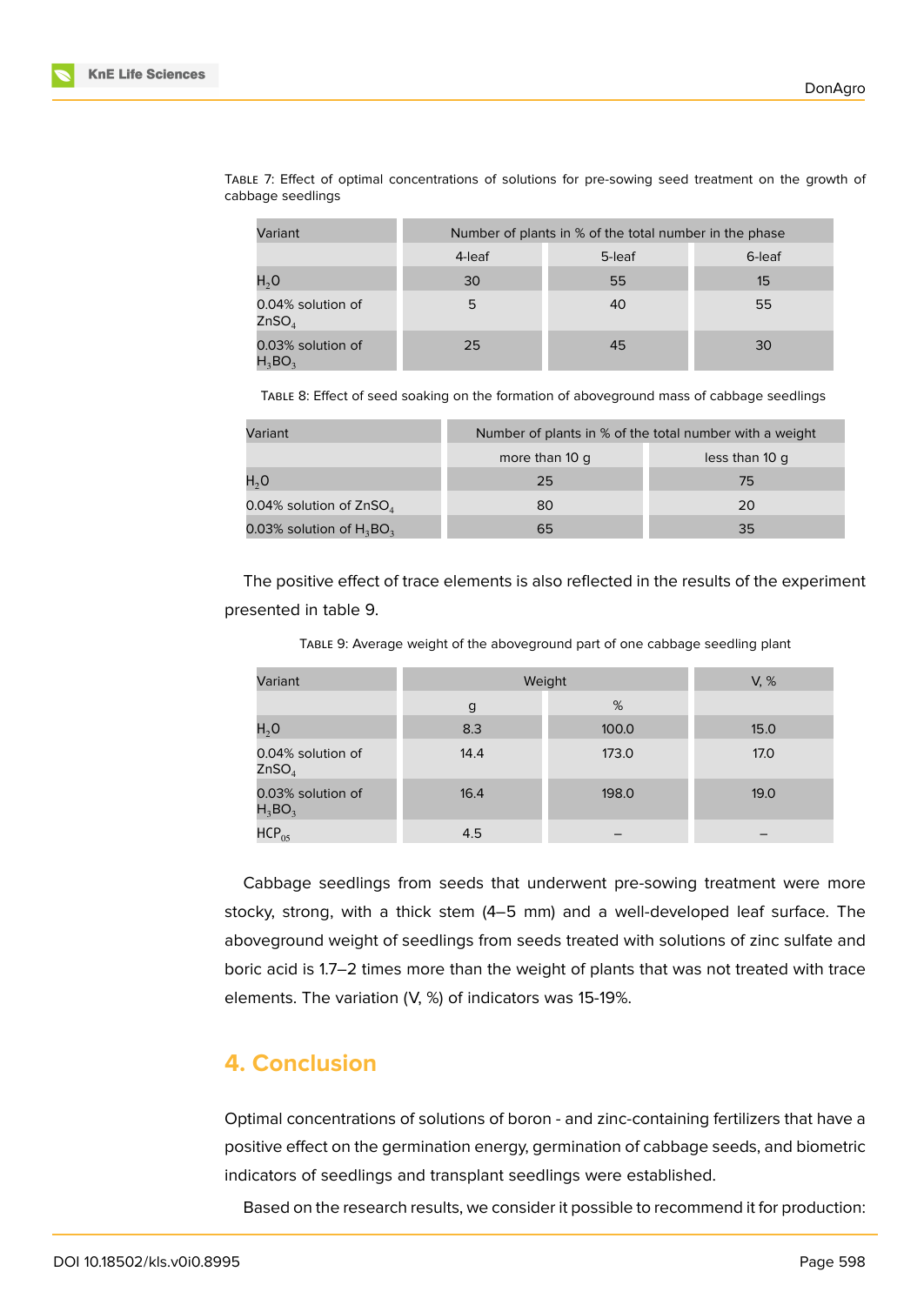- soaking seeds in 0.03% solution of  ${\sf H_3BO_3;}$
- soaking seeds in a 0.04% solution of ZnSO $_4^;$
- duration of soaking 6 hours;
- the ratio of seeds to the solution is 1:2;
- the concentration of solutions per element for boron 0.005%, zinc 0.01%.

# **Acknowledgement**

The authors are grateful for technical support to the center for collective use of scientific equipment " "Agricultural and Technological Research" of the Omsk State Agrarian University.

# **Conflict of Interest**

The authors have no conflicts of interest.

## **References**

- [1] Bobrenko, I. A., *et al*. (2017). Improving Competitiveness of the Wheat Production Within the Siberian Region. *Journal of Advanced Research in Law and Economics*, vol. 8, issue 24, pp. 426–436.
- [2] Temereva, I. V. and Smirnova, T. B. (2018). Peculiarities of Biosynthesis of Dry Substances by Various Potato Varieties on Meadow and Black Soil of Omsk Irtysh Region. *Bulletin of the Kazan State Agrarian University*, vol. 2, issue 49, pp. 48-51.
- [3] Temereva, I. V. and Smirnova, T. B. (2020). Reaction of Different Potato Varieties to Natural Fertility and Fertilizers During Cultivation on Meadow-Chernozem Soil. *Bulletin of Omsk State Agrarian University*, vol. 1, issue 37, pp. 83-89.
- <span id="page-6-0"></span>[4] Anspok, P. I. (1990). *Microfertilizers.* Leningrad: Agropromizdat.
- <span id="page-6-1"></span>[5] Aristarkhov, A. N. (2011). Models for Determining the Need for Micro-Fertilizers in Agriculture. *Fertility*, vol. 3, pp. 47-50.
- <span id="page-6-2"></span>[6] Obukhova, G. S. (1998). Vegetable Growing in Russia: State and Prospects of Development. *Potato and Vegetables*, vol. 4, pp. 2–3.
- <span id="page-6-3"></span>[7] Startseva, L. V. (2018). High Sowing Quality of Vegetable Seeds is the Basis of Import Substitution in the AIC of the RF. *Potato and Vegetables*, vol. 8, pp. 37–38.